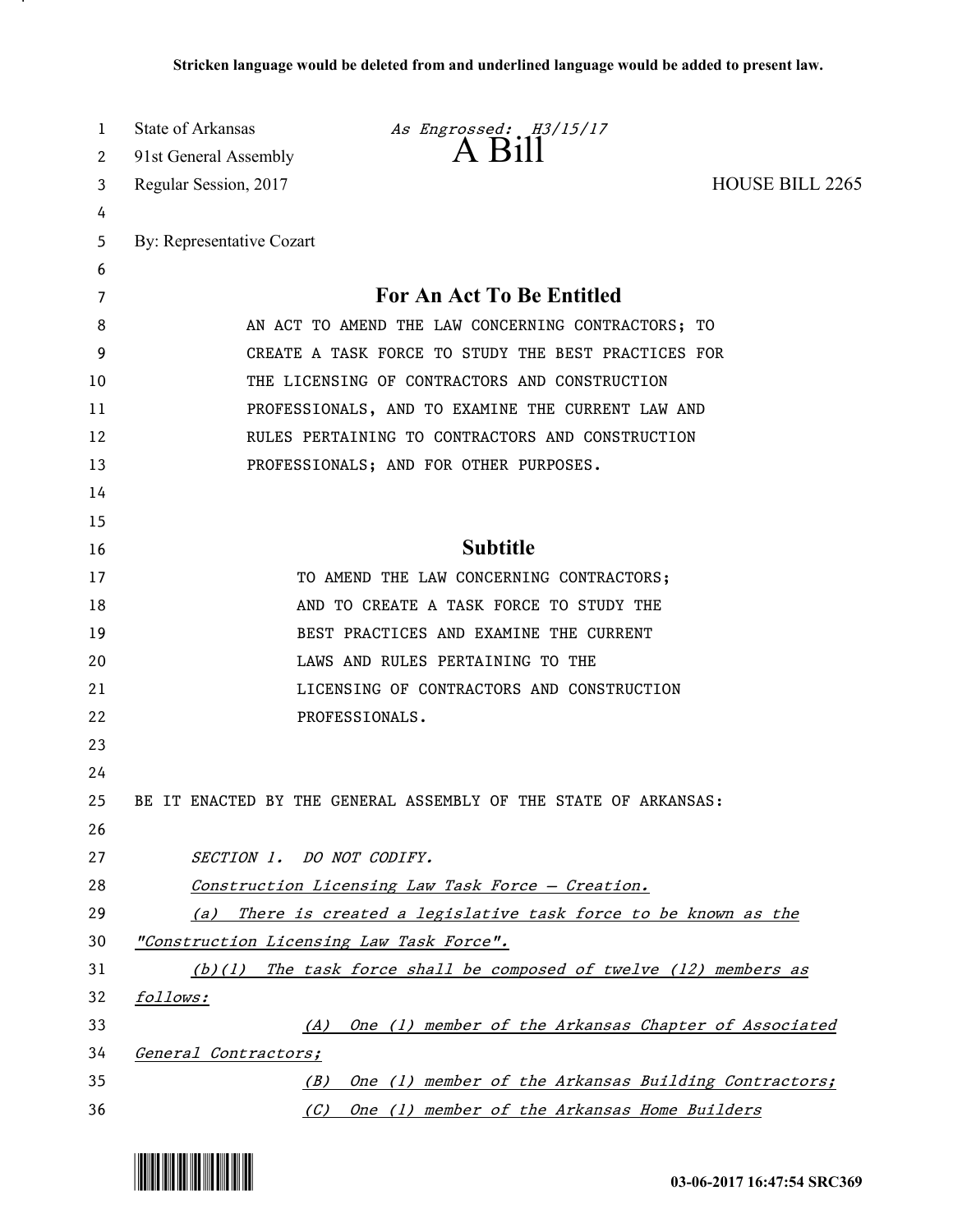| 1  | Association;                                                               |  |  |
|----|----------------------------------------------------------------------------|--|--|
| 2  | One (1) member of the Contractors Licensing Board;<br>(D)                  |  |  |
| 3  | One (1) member of the Arkansas Chapter of the American<br>(E)              |  |  |
| 4  | Council of Engineers;                                                      |  |  |
| 5  | One (1) member of the Arkansas Chapter of American<br>(F)                  |  |  |
| 6  | Institute of Architects;                                                   |  |  |
| 7  | Two (2) consumer advocates appointed by the Governor<br>(G)                |  |  |
| 8  | from the state at large;                                                   |  |  |
| 9  | Two (2) members of the Senate appointed by the<br>(H)                      |  |  |
| 10 | President Pro Tempore of the Senate; and                                   |  |  |
| 11 | Two (2) members of the House of Representatives<br>(I)                     |  |  |
| 12 | appointed by the Speaker of the House of Representatives.                  |  |  |
| 13 | The task force shall elect from its membership:<br>(2)                     |  |  |
| 14 | (A) A chair; and                                                           |  |  |
| 15 | (B) Other officers deemed necessary by the task force.                     |  |  |
| 16 | $(c)(1)$ Seven (7) members of the task force shall constitute a quorum     |  |  |
| 17 | for the purpose of transacting business.                                   |  |  |
| 18 | (2) A majority vote of the total membership of the task force is           |  |  |
| 19 | required for any action of the task force.                                 |  |  |
| 20 | (3) Each member of the task force is a full voting member.                 |  |  |
| 21 | The members of the task force shall meet at their own expense and<br>(d)   |  |  |
| 22 | shall not be entitled to reimbursement for mileage or per diem.            |  |  |
| 23 | $(e)(1)$ The members of the task force shall be appointed within thirty    |  |  |
| 24 | (30) days of the effective date of this act.                               |  |  |
| 25 | (2) The President Pro Tempore of the Senate shall call the first           |  |  |
| 26 | meeting of the task force, which shall occur within sixty (60) days of the |  |  |
| 27 | effective date of this act.                                                |  |  |
| 28 |                                                                            |  |  |
| 29 | Duties.                                                                    |  |  |
| 30 | The Construction Licensing Law Task Force shall have no executive<br>(a)   |  |  |
| 31 | <i>powers.</i>                                                             |  |  |
| 32 | The task force shall:<br>(b)                                               |  |  |
| 33 | Review and evaluate existing construction licensing laws in<br>(1)         |  |  |
| 34 | <u>this state;</u>                                                         |  |  |
| 35 | Review and evaluate existing construction licensing laws in<br>(2)         |  |  |
| 36 | other states that are deemed desirable by the task force; and              |  |  |

03-06-2017 16:47:54 SRC369